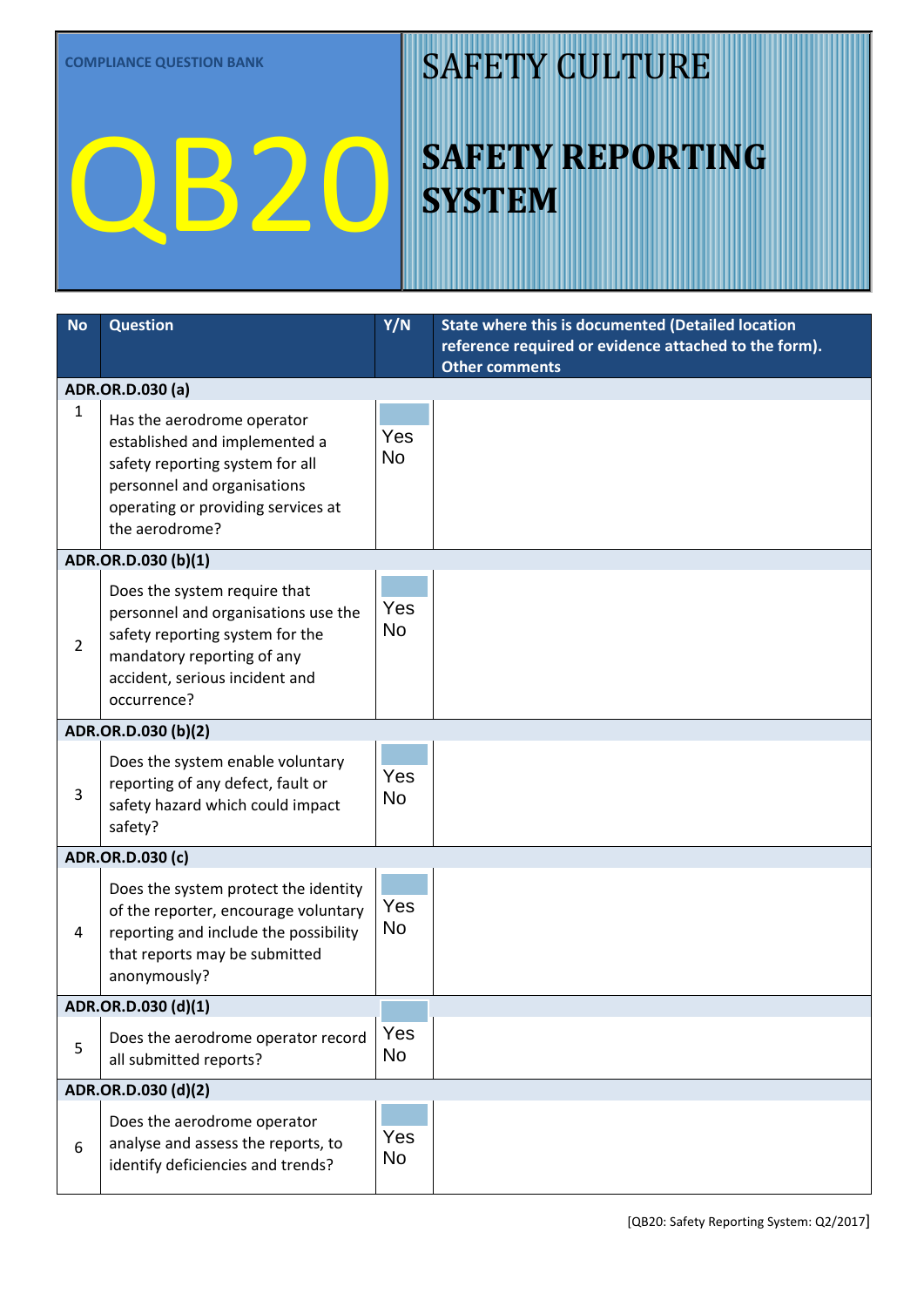**COMPLIANCE QUESTION BANK**

# QB20

#### SAFETY CULTURE

## **SAFETY REPORTING SYSTEM**

| <b>No</b>           | <b>Question</b>                                                      | Y/N       | State where this is documented (Detailed location     |  |  |  |
|---------------------|----------------------------------------------------------------------|-----------|-------------------------------------------------------|--|--|--|
|                     |                                                                      |           | reference required or evidence attached to the form). |  |  |  |
|                     | ADR.OR.D.030 (d)(3)                                                  |           | <b>Other comments</b>                                 |  |  |  |
|                     |                                                                      |           |                                                       |  |  |  |
|                     | Does the aerodrome operator<br>ensure all organisations operating or | Yes       |                                                       |  |  |  |
|                     | providing services at the aerodrome                                  | <b>No</b> |                                                       |  |  |  |
| $\overline{7}$      | participate, as relevant, in the                                     |           |                                                       |  |  |  |
|                     | analysis of such reports and that                                    |           |                                                       |  |  |  |
|                     | corrective/preventative measures<br>identified are implemented?      |           |                                                       |  |  |  |
|                     |                                                                      |           |                                                       |  |  |  |
| ADR.OR.D.030 (d)(4) |                                                                      |           |                                                       |  |  |  |
|                     | Does the aerodrome operator                                          | Yes       |                                                       |  |  |  |
| 8                   | conduct investigations of safety                                     | <b>No</b> |                                                       |  |  |  |
|                     | reports                                                              |           |                                                       |  |  |  |
|                     | ADR.OR.D.030 (d)(5)                                                  |           |                                                       |  |  |  |
|                     | Does the aerodrome operator                                          | Yes       |                                                       |  |  |  |
| 9                   | refrain from attribution of blame in                                 | <b>No</b> |                                                       |  |  |  |
|                     | line with the 'just culture' principles?                             |           |                                                       |  |  |  |
|                     | AMC1 ADR.OR.D.030 (a)(3)                                             |           |                                                       |  |  |  |
|                     | Does the aerodrome operator                                          | Yes       |                                                       |  |  |  |
| 10                  | identify those events that are                                       | <b>No</b> |                                                       |  |  |  |
|                     | mandatory for reporting?                                             |           |                                                       |  |  |  |
|                     | AMC1 ADR.OR.D.030 (a)(6)                                             |           |                                                       |  |  |  |
|                     | Does the reporting process describe                                  | Yes       |                                                       |  |  |  |
| 11                  | what, how, where, whom and when                                      | <b>No</b> |                                                       |  |  |  |
| to report?          |                                                                      |           |                                                       |  |  |  |
|                     | AMC1 ADR.OR.D.030 (a)(7)                                             |           |                                                       |  |  |  |
|                     | Is the information received stored in                                | Yes       |                                                       |  |  |  |
| 12                  | a manner suitable for easy retrieval<br>and analysis?                | <b>No</b> |                                                       |  |  |  |
|                     |                                                                      |           |                                                       |  |  |  |
|                     | AMC1 ADR.OR.D.030 (a)(8)                                             |           |                                                       |  |  |  |
|                     | Is access to the submitted reports                                   | Yes       |                                                       |  |  |  |
| 13                  | restricted to persons responsible for<br>storing and analysing them? | <b>No</b> |                                                       |  |  |  |
|                     |                                                                      |           |                                                       |  |  |  |

[QB20: Safety Reporting System: Q2/2017]